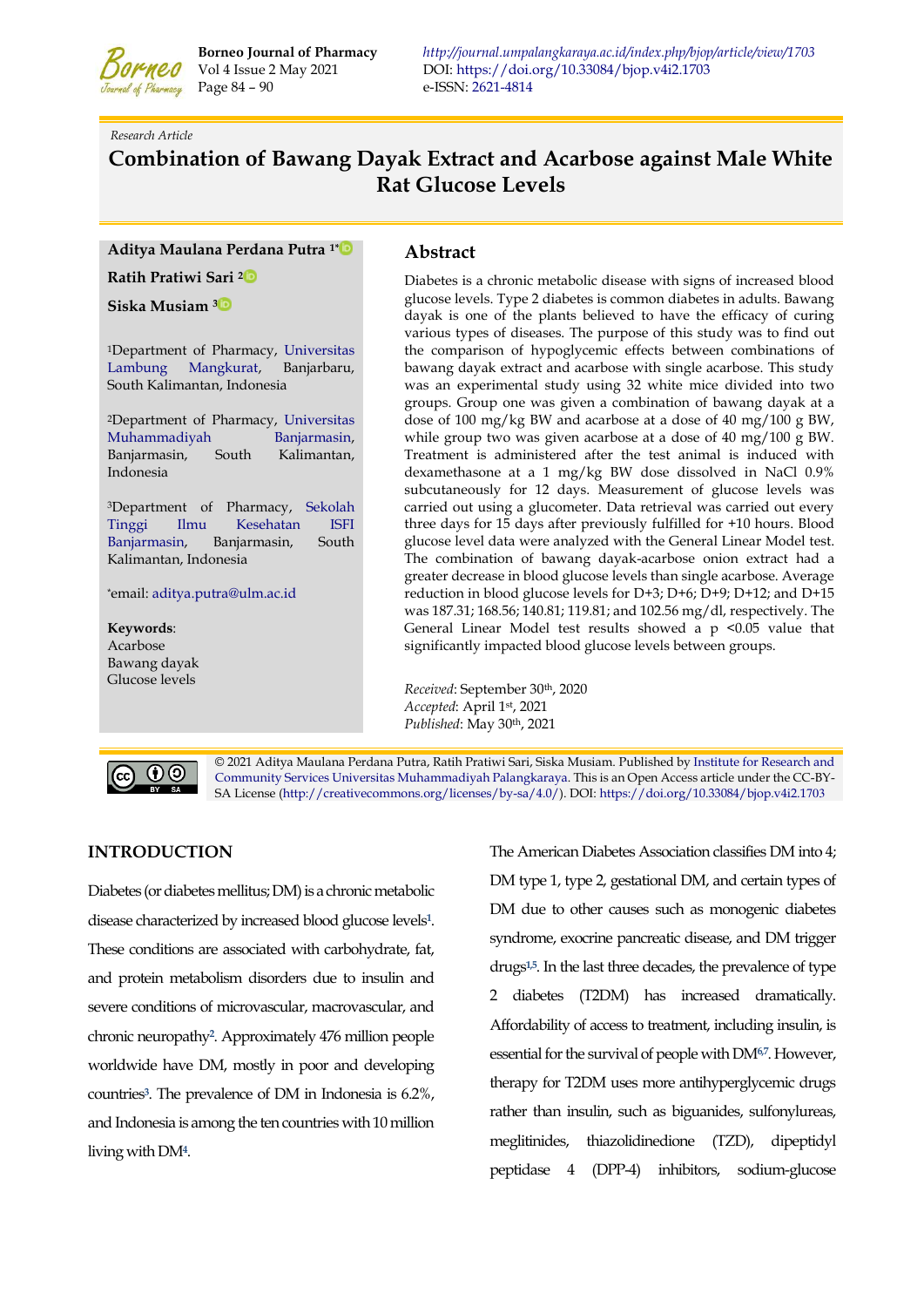cotransporter inhibitors (SGLT2), and α-glucosidase inhibitors, which is synthetic drugs with various adverse effect[s](#page-4-7)**<sup>8</sup>** .

Diabetes mellitus treatment without adverse effects is still the biggest challenge for medical practitioners. Synthetic drugs used to treat DM are often associated with various disturbing adverse effects such as nausea, vomiting, dysentery, alcohol flush, migraines, swelling, malignant anemia, and fainting**[9,](#page-4-8)[10](#page-4-9)** . For this reason, the approach currently being developed by many researchers is to develop natural herbal preparations as DM therapy**[11](#page-5-0)** .

Traditional medicine is carried out from generation to generation because it is believed to be an effective treatment with minimal side effects. However, most of the plants used have not been scientifically tested. The increase in traditional medicines is the reason for the many studies related to the efficacy of secondary metabolites found in plants**[12,](#page-5-1)[13](#page-5-2)**. According to world ethnobotanical, 800 medicinal plants are used for the prevention of T2DM. Clinically proven that only 450 medicinal plants possess anti-diabetic properties, from which 109 medicinal plants have a complete mechanism of action**[14](#page-5-3)** .

One of the medicinal plants interesting to research regarding its properties as an antihyperglycemic is bawang dayak, a typical plant from Central Kalimantan, Indonesia. Bawang dayak or *Eleutherine palmifolia* is believed to have the efficacy of curing various types of diseases, including DM**[15](#page-5-4)**. Secondary metabolites of bawang dayak bulbs contain alkaloids, saponins, tannins, phenolics, triterpenoids, steroids, sterols, and flavonoids**[16,](#page-5-5)[17](#page-5-6)** . Bawang dayak bulbs have activity as an inhibitor of α-glucosidase, assisting lower glucose levels in the body**[18](#page-5-7)**. The α-glucosidase inhibitors are one of the antidiabetic agents that work by inhibiting α-glucosidase, in which this enzyme plays a role in the decomposition of polysaccharides into monosaccharides**[19](#page-5-8)** .

Research on the effects of bawang dayak has been widely reported, both related to chemical compound content and various pharmacological activities of bawang dayak, including reducing blood glucose levels. However, previous studies on the effects of bawang dayak only compared the activity between bawang dayak extract and oral diabetes drugs; There has been no research on the effects of bawang dayak extract combined with oral diabetes drugs. One of them is the research results of Febrinda et al.**[15](#page-5-4)**, which showed that 100 mg/kg of bawang dayak extract could maintain the bodyweight of diabetic rats and significantly reduce blood serum glucose levels. The difference between this study and the previous study was in the treatment, where the test animals were given a combination of bawang dayak extract and the oral diabetes drug: acarbose. The choice of acarbose is based on its mechanism of action, which works as α-glucosidase inhibitors so that it is expected to provide a synergistic effect with bawang dayak extract**[20](#page-5-9)** . The purpose of this study was to compare the hypoglycemic effect between the combination of bawang dayak extract and acarbose with single acarbose.

### **MATERIALS AND METHODS**

#### *Materials*

The test subject was a white rat, Strain Sprague-Dawley, aged two to three months and weighing 200-250 g. The ingredients used were bawang dayak bulbs, 96% ethanol, acarbose, and dexamethasone injection. Fresh bawang dayak bulbs (**[Figure 1](#page-2-0)**) were collected from Palangka Raya, Central Kalimantan, Indonesia. Plant determination was carried out by the Basic Laboratory of the Faculty of Mathematics and Science, Universitas Lambung Mangkurat, and identified as *Eleutherine palmifolia* (L) Merr. The instruments used were rotary evaporators, water baths, injection syringes, animal scales, glucose strips, and digital glucometers.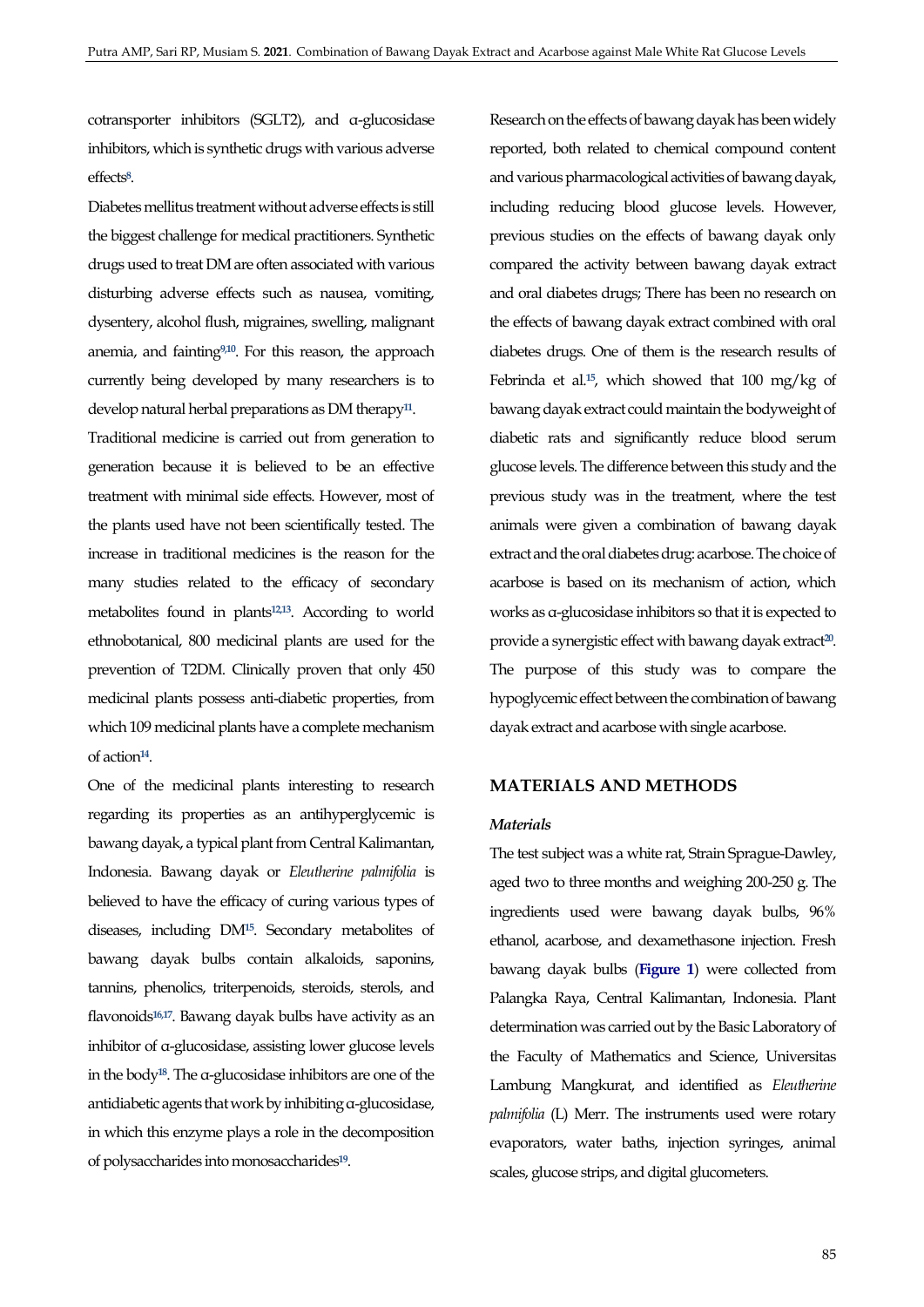<span id="page-2-0"></span>

**Figure 1.** Fresh bawang dayak bulbs

### *Methods*

### *Preparation of simplicia powder*

Fresh bawang dayak bulbs cleaned of dirt and then washed with running water until clean. The bulbs were then cut and oven-dried at 40°C. The purpose of producing simplicia into powder was to increase the surface area of the bulbs so that the surface of simplicia in contact with the solvent becomes broader, and more active compounds could be extracted $21$ . The resulting powder was then sieved with mesh number 20.

#### *Preparation of ethanol extract*

Bawang dayak powder was put into the maceration chamber and then extracted with 96% ethanol solvent with a sample : solvent ratio of 1 : 1. The maceration process was carried out for three days with solvent replacement every 24 hours, alternated with stirring every 6 hours. The liquid extract obtained was then collected and concentrated using a rotary evaporator at 40-50°C. The thick extract obtained was then dried using a water bath at a temperature of 50°C until a constant weight was obtained.

#### *Preparation of test animals*

The test animals used were white Sprague-Dawley rats aged two to three months, with a bodyweight of 200-250 g obtained from CV. Mera Medika. The test animals were placed in cages at room temperature with a light/dark cycle every 12 hours and fed with standard animal pellets and free water. This research was conducted following established ethical norms and approved by the Medical Research Ethics Committee of the Faculty of Medicine, Universitas Lambung Mangkurat (No. 407/KEPK-FK UNLAM/EC/IX/2020). All test animals were then fasted for 12 hours before the experiment but were given free access to water.

#### *Blood glucose level reduction test*

All test animals had their blood glucose levels measured to determine their blood glucose levels before treatment. All test animals were then divided into two groups, each consisting of 16 test animals. Each group was then injected with dexamethasone at a 1 mg/kg BW dose dissolved in 0.9% NaCl subcutaneously**[22](#page-5-11)**. On the 13th day after giving dexamethasone, blood glucose levels were measured using glucose strips and digital glucometers.

Each group of test animals was then subjected to an antihyperglycemic test. The dose of bawang dayak extract used in this study was 100 mg/kg BW and acarbose 40 mg/100 g BW. The first group was treated with a combination of bawang dayak bulbs and acarbose for 15 days, and the second group was treated with acarbose only for 15 days. Fasting blood glucose measurements of test animals were carried out from the tail blood vessels (lateral veins). Data collection was carried out every three days for 15 days after being fulfilled for +10 hours with measurements using glucose strips and digital glucometers.

#### *Data analysis*

For data analysis, the parameter used was a decrease in fasting blood glucose levels. The decrease in fasting blood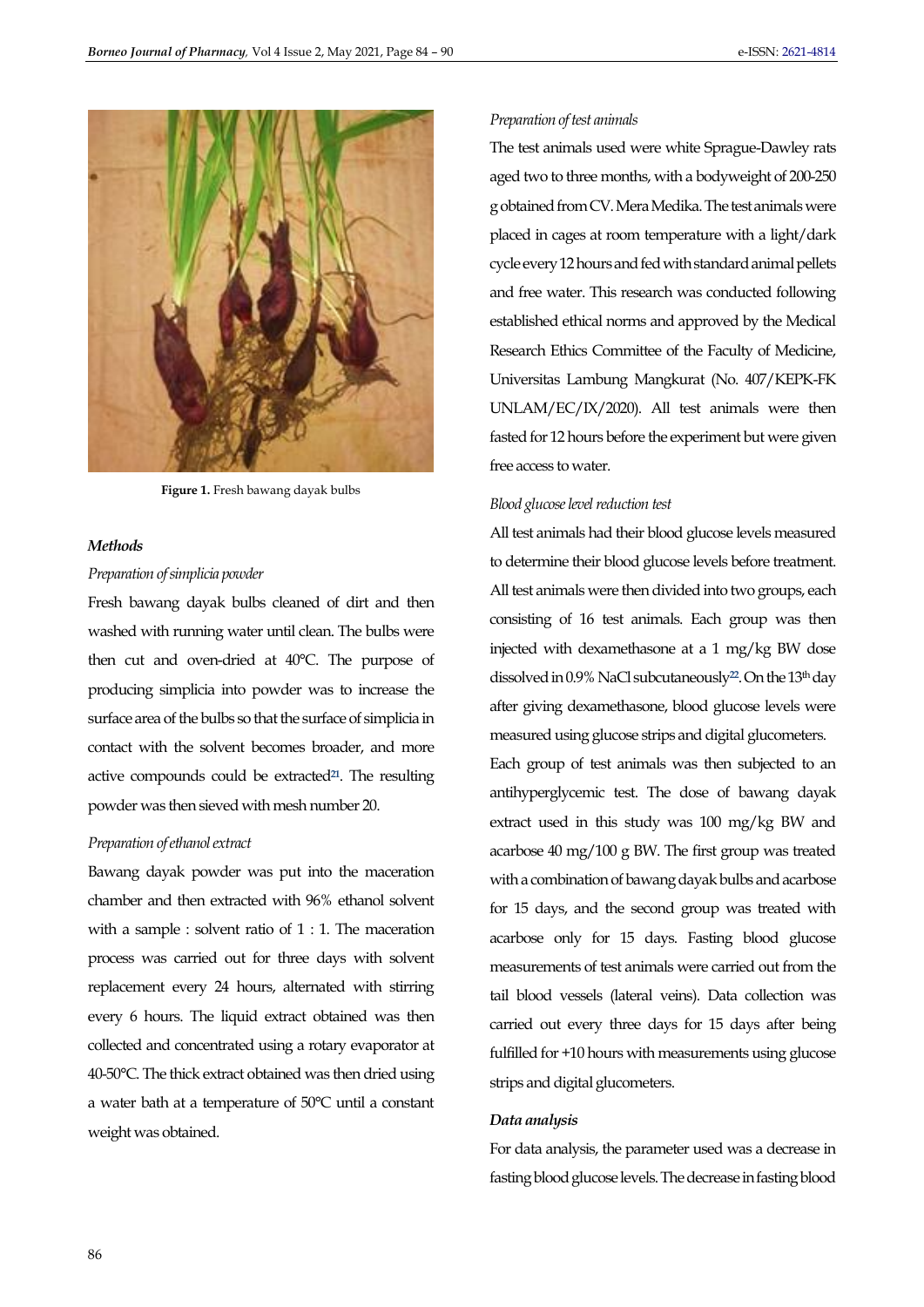glucose levels in the control and test groups was analyzed by using the General Linear Model test at a 95% confidence level.

## **RESULTS AND DISCUSSION**

Extraction was carried out by maceration of 2 kg of bawang dayak bulbs using 96% ethanol as a solvent. The dry extract obtained was 46 g, so the yield of the extract obtained was 2.3%. This number is smaller than other studies, as reported by Yuswi**[23](#page-5-12)** with a yield of 7.58% and Novaryatiin *et al*. **[24](#page-5-13)** with 6.65%. This difference was mainly influenced by the extraction method used, in which the maceration method does give lower yields than reflux or percolation. However, the maceration procedure was relatively easy because it did not require continuous attention**[21](#page-5-10)** .

**[Figure 2](#page-3-0)** shows the average blood glucose levels from D+3 to D+15 in the combination group of bawang dayak and acarbose as well as the single acarbose group. From **[Figure 2](#page-3-0)**, it can be seen that the average glucose level in the combination group was lower than that in the single acarbose group. The General Linear Model test results obtained a p-value of 0.00, which means that there is a significant difference in the decrease in blood glucose levels of the test animals.

<span id="page-3-0"></span>

**Figure 2.** Blood glucose level of each test group during observation

In this study, it was found that after administering subcutaneous dexamethasone to mice for 12 days, there was an increase in blood glucose levels exceeding normal

blood glucose levels in mice (50-135 mg/dL)**[25](#page-5-14)** . Dexamethasone administration would increase blood glucose levels and reduce insulin sensitivity**[26](#page-5-15)**. Studies with rodent models show that glucocorticoids regulate lipid metabolism in skeletal muscle by increasing βoxidation and lipolysis**[27](#page-5-16)**. In addition, administration of glucocorticoids also results in inhibition of 11β-HSD1 expressed in muscle, thereby decreasing lipogenic and lipolytic genes**[28](#page-5-17)**. Therefore, glucocorticoids regulate carbohydrate and lipid metabolism in skeletal muscle, which could play an essential role in regulating muscle insulin sensitivity throughout the body**[29](#page-5-18)** .

The results showed a decrease in blood glucose levels in the test animals in both groups. However, the combination group's decrease in blood glucose levels was lower than the single acarbose group, with the most significant difference occurring on day 9 with 21.69 mg/dL. After that, the difference between the two groups decreased until the  $15<sup>th</sup>$  day; the difference was 10.38 mg/dL. These results indicate that the optimal effect of the bawang dayak extract and acarbose combination was shown on the  $9<sup>th</sup>$  day after administration.

The decrease in blood glucose levels in the combination group of bawang dayak and acarbose on day 12 was within the range of normal blood glucose levels in test animals. The results indicate that the active compounds in bawang dayak provide a synergistic effect with acarbose to reduce blood glucose levels. These results are in line with previous studies that reported that bawang dayak extract showed a significant ability to lower blood glucose levels than untreated test animals; besides can also increase the concentration of insulin**[15,](#page-5-4)[30,](#page-6-0)[31](#page-6-1)** .

Bawang dayak contains several phytochemical compounds such as flavonoids, alkaloids, tannins, and saponins, each of which has an anti-diabetic role. The flavonoid compound group is reported to have anti-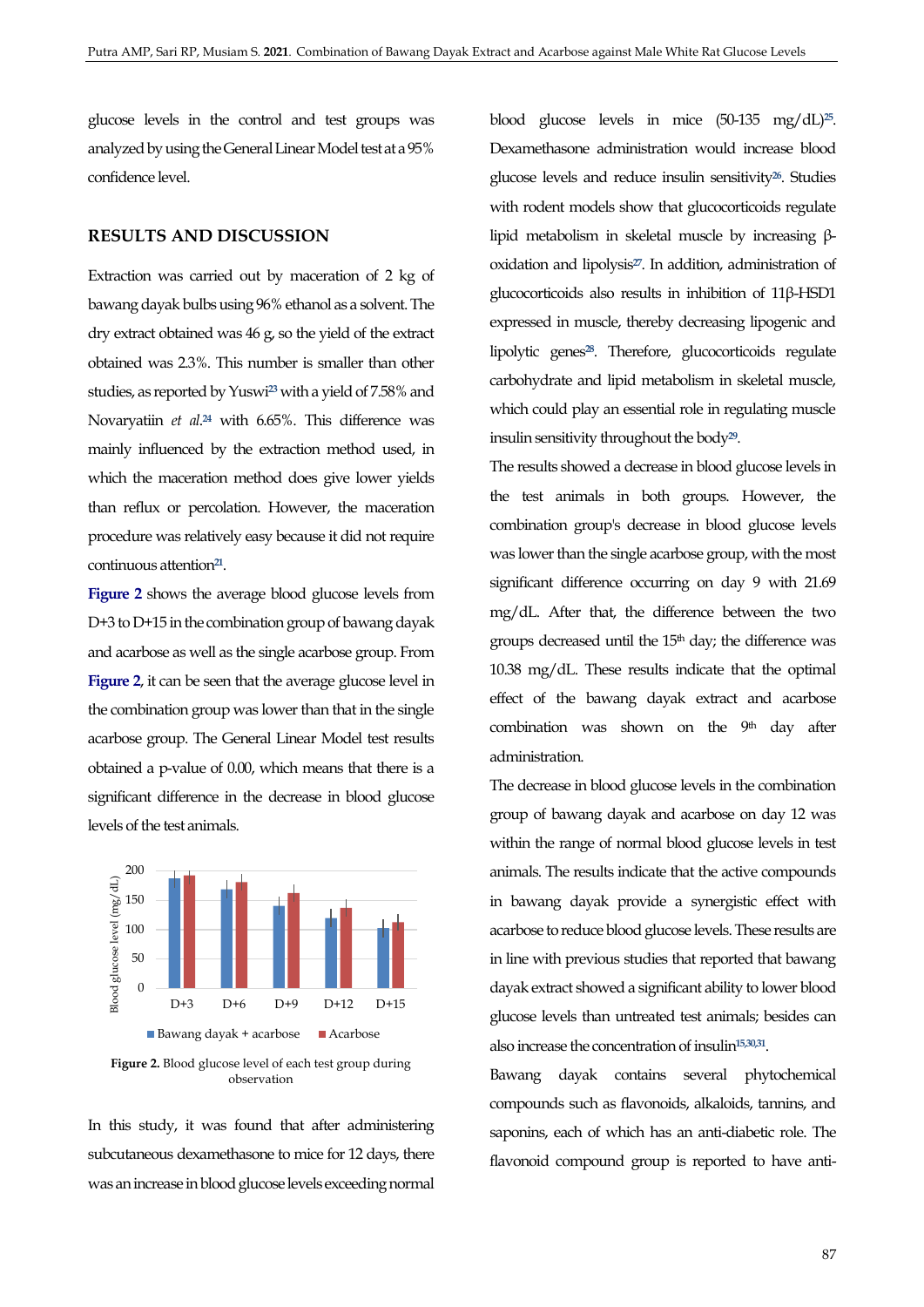diabetic activity by regenerating damaged pancreatic βcells**[32](#page-6-2)**. Alkaloids and tannins have astringent properties by inhibiting the absorption of sugar on the surface of the small intestine, which in turn can lower blood sugar levels**[33](#page-6-3)**. Whereas saponins can regenerate pancreatic cells, causing an increase in the number of pancreatic βcells and islets of Langerhans increases insulin secretion. Increased insulin secretion will help lower blood sugar levels**[34](#page-6-4)** .

# **CONCLUSION**

The combination of bawang dayak extract and acarbose can reduce blood glucose levels to a greater extent than single acarbose.

# **ACKNOWLEDGMENT**

The author would like to thank the Sekolah Tinggi Ilmu Kesehatan ISFI Banjarmasin, especially the Pharmacology Laboratory, for providing research facilities and infrastructure.

# **AUTHORS' CONTRIBUTION**

**Aditya Maulana Perdana Putra**: conceptualization, data curation, investigation, software, writing-original draft. **Ratih Pratiwi Sari**: formal analysis, methodology, validation, writing-review & editing. **Siska Musiam**: project administration, resources, supervision, visualization, writing-review & editing.

# **DATA AVAILABILITY**

All data are available from the authors.

### **CONFLICT OF INTEREST**

There are no conflicts of interest.

### **REFERENCES**

- <span id="page-4-0"></span>1. American Diabetes Association. Diagnosis and Classification of Diabetes Mellitus. Diabetes Care. 2014;37(Suppl 1):S81-90. do[i:10.2337/dc14-S081](https://doi.org/10.2337/dc14-S081)
- <span id="page-4-1"></span>2. Vieira R, Souto SB, Sánchez-López E, Machado AL, Severino P, Jose S, et al. Sugar-Lowering Drugs for Type 2 Diabetes Mellitus and Metabolic Syndrome-Review of Classical and New Compounds: Part-I. Pharmaceuticals. 2019;12(4):152. do[i:10.3390/ph12040152](https://doi.org/10.3390/ph12040152)
- <span id="page-4-2"></span>3. Lin X, Xu Y, Pan X, Xu J, Ding Y, Sun X, et al. Global, regional, and national burden and trend of diabetes in 195 countries and territories: an analysis from 1990 to 2025. Sci Rep. 2020;10:14790. do[i:10.1038/s41598-020-](https://dx.doi.org/10.1038/s41598-020-71908-9) [71908-9](https://dx.doi.org/10.1038/s41598-020-71908-9)
- <span id="page-4-3"></span>4. Ligita T, Wicking K, Francis K, Harvey N, Nurjannah I. How people living with diabetes in Indonesia learn about their disease: A grounded theory study. PLoS One. 2019;14(2):e0212019. do[i:10.1371/journal.pone.0212019](https://dx.doi.org/10.1371/journal.pone.0212019)
- <span id="page-4-4"></span>5. Skyler JS, Bakris GL, Bonifacio E, Darsow T, Eckel RH, Groop L, et al. Differentiation of Diabetes by Pathophysiology, Natural History, and Prognosis. Diabetes. 2017;66(2):241-55. do[i:10.2337/db16-0806](https://dx.doi.org/10.2337/db16-0806)
- <span id="page-4-5"></span>6. Marín-Peñalver JJ, Martín-Timón I, Sevillano-Collantes C, del Cañizo-Gómez FJ. Update on the treatment of type 2 diabetes mellitus. World J Diabetes. 2016;7(17):354-95. do[i:10.4239/wjd.v7.i17.354](https://dx.doi.org/10.4239/wjd.v7.i17.354)
- <span id="page-4-6"></span>7. Sami W, Ansari T, Butt NS, Hamid MRA. Effect of diet on type 2 diabetes mellitus: A review. Int J Health Sci. 2017;11(2):65-71.
- <span id="page-4-7"></span>8. Chaudhury A, Duvoor C, Dendi VSR, Kraleti S, Chada A, Ravilla R, et al. Clinical Review of Antidiabetic Drugs: Implications for Type 2 Diabetes Mellitus Management. Front Endocrinol. 2017;8:6. do[i:10.3389/fendo.2017.00006](https://dx.doi.org/10.3389/fendo.2017.00006)
- <span id="page-4-8"></span>9. Chaturvedi R, Desai C, Patel P, Shah A, Dikshit RK. An evaluation of the impact of antidiabetic medication on treatment satisfaction and quality of life in patients of diabetes mellitus. Perspect Clin Res. 2018;9(1):15-22. do[i:10.4103/picr.PICR\\_140\\_16](https://dx.doi.org/10.4103/picr.PICR_140_16)
- <span id="page-4-9"></span>10. May M, Schindler C. Clinically and pharmacologically relevant interactions of antidiabetic drugs. Ther Adv Endocrinol Metab. 2016;7(2):69-83. do[i:10.1177/2042018816638050](https://dx.doi.org/10.1177/2042018816638050)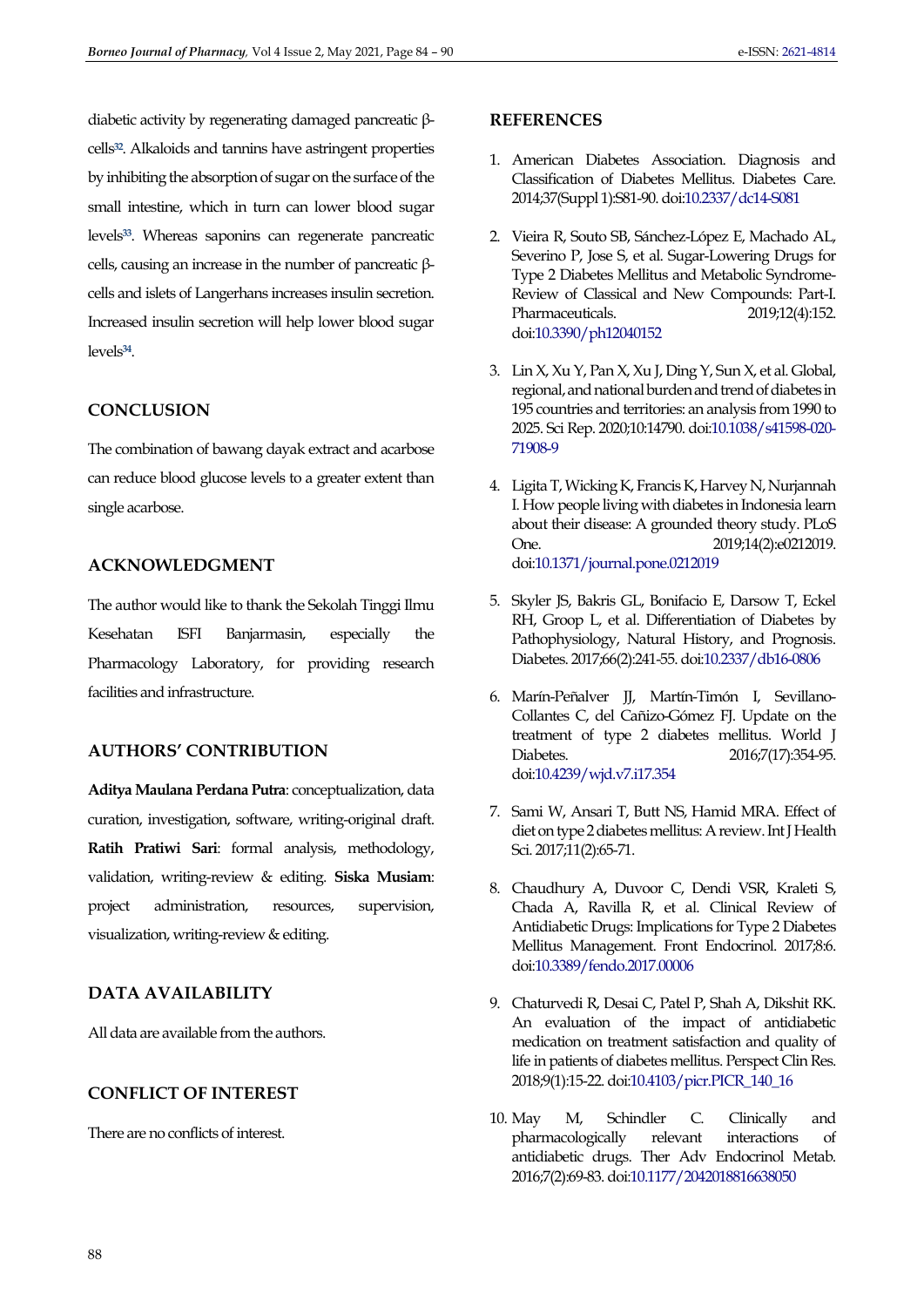- <span id="page-5-0"></span>11. Choudhury H, Pandey M, Hua CK, Mun CS, Jing JK, Kong L, et al. An update on natural compounds in the remedy of diabetes mellitus: A systematic review. J<br>Tradit Complement Med. 2018;8(3):361-76. Tradit Complement Med. 2018;8(3):361-76. do[i:10.1016/j.jtcme.2017.08.012](https://dx.doi.org/10.1016/j.jtcme.2017.08.012)
- <span id="page-5-1"></span>12. Seca AML, Pinto DCGA. Biological Potential and Medical Use of Secondary Metabolites. Medicines. 2019;6(2):66. do[i:10.3390/medicines6020066](https://dx.doi.org/10.3390/medicines6020066)
- <span id="page-5-2"></span>13. Sofowora A, Ogunbodede E, Onayade A. The Role and Place of Medicinal Plants in the Strategies for Disease Prevention. Afr J Tradit Complement Altern Med. 2013;10(5):210-29. do[i:10.4314/ajtcam.v10i5.2](https://dx.doi.org/10.4314/ajtcam.v10i5.2)
- <span id="page-5-3"></span>14. Salehi B, Ata A, Kumar NVA, Sharopov F, Ramírez-Alarcón K, Ruiz-Ortega A, et al. Antidiabetic Potential of Medicinal Plants and Their Active Components. Biomolecules. 2019;9(10):551. do[i:10.3390/biom9100551](https://dx.doi.org/10.3390/biom9100551)
- <span id="page-5-4"></span>15. Febrinda AE, Yuliana ND, Ridwan E, Wresdiyati T, Astawan M. Hyperglycemic control and diabetes complication preventive activities of bawang dayak (Eleutherine palmifolia L. Merr.) bulbs extracts in alloxan-diabetic rats. Int J Food Res. 2014;21(4):1405- 11.
- <span id="page-5-5"></span>16. Wardani IGAAK, Megawati F, Suena NMDS. The Effect of Dayak Onion Bulb Ethanol Extract (Sisyrinchium palmifolium L.) on Triglyceride Level and Aorta Histopathology in Diabetes Melitus White Rat Induced by Alloxan. Majalah Obat Tradisional. 2019;24(2):77-84. do[i:10.22146/mot.38051](https://doi.org/10.22146/mot.38051)
- <span id="page-5-6"></span>17. Novaryatiin S, Ardhany SD. The antibacterial activity of bawang dayak (Eleutherine bulbosa (Mill.) Urb.) from central kalimantan against acne-causing bacteria. Int J Appl Pharm. 2019;11(5):22-5. do[i:10.22159/ijap.2019.v11s5.T0032](https://doi.org/10.22159/ijap.2019.v11s5.T0032)
- <span id="page-5-7"></span>18. Febrinda AE, Astawan M, Wresdiyati T, Yuliana ND. Kapasitas Antioksidan Dan Inhibitor Alfa Glukosidase Ekstrak Umbi Bawang Dayak [Antioxidant and Alpha-Glucosidase Inhibitory Properties of Bawang Dayak Bulb Extracts]. Jurnal Teknologi dan Industri Pangan. 2013;24(2):161-7. do[i:10.6066/jtip.2013.24.2.161](https://doi.org/10.6066/jtip.2013.24.2.161)
- <span id="page-5-8"></span>19. Proenca C, Freitas M, Ribeiro D, Oliveira EFT, Sousa JLC, Tomé SM, et al. α-Glucosidase inhibition by flavonoids: an in vitro and in silico structure–activity relationship study. J Enzyme Inhib Med Chem. 2017;32(1):1216-28. do[i:10.1080/14756366.2017.1368503](https://dx.doi.org/10.1080/14756366.2017.1368503)
- <span id="page-5-9"></span>20. Yang HK, Lee SH, Shin J, Choi YH, Ahn YB, Lee BW, et al. Acarbose Add-on Therapy in Patients with Type 2 Diabetes Mellitus with Metformin and Sitagliptin Failure: A Multicenter, Randomized, Double-Blind, Placebo-Controlled Study. Diabetes Metab J. 2019;43(3):287-301. do[i:10.4093/dmj.2018.0054](https://dx.doi.org/10.4093/dmj.2018.0054)
- <span id="page-5-10"></span>21. Zhang QW, Lin LG, Ye WC. Techniques for extraction and isolation of natural products: a comprehensive review. Chin Med. 2018;13:20. do[i:10.1186/s13020-018-0177-x](https://dx.doi.org/10.1186/s13020-018-0177-x)
- <span id="page-5-11"></span>22. Martínez BB, Pereira ACC, Muzetti JH, Telles FdP, Mundim FGL, Teixeira MA. Experimental model of glucocorticoid-induced insulin resistance. Acta Cir Bras. 2016;31(10):645-9. do[i:10.1590/s0102-](https://doi.org/10.1590/s0102-865020160100000001) [865020160100000001](https://doi.org/10.1590/s0102-865020160100000001)
- <span id="page-5-12"></span>23. Yuswi NCR. Ekstraksi Antioksidan Bawang Dayak (Eleutherine palmifolia) Dengan Metode Ultrasonic Bath (Kajian Jenis Pelarut Dan Lama Ekstraksi). Jurnal Pangan dan Agroindustri. 2017;5(1):71-9.
- <span id="page-5-13"></span>24. Novaryatiin S, Ramli A, Ardhany SD. Uji Daya Hambat Ekstrak Etanol Bawang Dayak (Eleutherine bulbosa (Mill.) Urb.) terhadap Bakteri Staphylococcus aureus. Jurnal Surya Medika (JSM). 2019;4(2):51-9. do[i:10.33084/jsm.v4i2.565](https://doi.org/10.33084/jsm.v4i2.565)
- <span id="page-5-14"></span>25. King AJF. The use of animal models in diabetes research. Br J Pharmacol. 2012;166(3):877-94. do[i:10.1111/j.1476-5381.2012.01911.x](https://dx.doi.org/10.1111/j.1476-5381.2012.01911.x)
- <span id="page-5-15"></span>26. Suh S, Park MK. Glucocorticoid-Induced Diabetes Mellitus: An Important but Overlooked Problem. Endocrinol Metab. 2017;32(2):180-9. do[i:10.3803/EnM.2017.32.2.180](https://dx.doi.org/10.3803/EnM.2017.32.2.180)
- <span id="page-5-16"></span>27. Morgan SA, Gathercole LL, Simonet C, Hassan-Smith ZK, Bujalska I, Guest P, et al. Regulation of lipid metabolism by glucocorticoids and 11β-HSD1 in skeletal muscle. Endocrinology. 2013;154(7):2374-84. do[i:10.1210/en.2012-2214](https://doi.org/10.1210/en.2012-2214)
- <span id="page-5-17"></span>28. Morgan SA, Sherlock M, Gathercole LL, Lavery GG, Lenaghan C, Bujalska IJ, et al. 11β-Hydroxysteroid Dehydrogenase Type 1 Regulates Glucocorticoid-Induced Insulin Resistance in Skeletal Muscle. Diabetes. 2009;58(11):2506-15. do[i:10.2337/db09-0525](https://dx.doi.org/10.2337/db09-0525)
- <span id="page-5-18"></span>29. Kuo T, McQueen A, Chen TC, Wang JC. Regulation of Glucose Homeostasis by Glucocorticoids. Adv Exp Med Biol. 2015;872:99-126. do[i:10.1007/978-1-4939-](https://dx.doi.org/10.1007/978-1-4939-2895-8_5) [2895-8\\_5](https://dx.doi.org/10.1007/978-1-4939-2895-8_5)